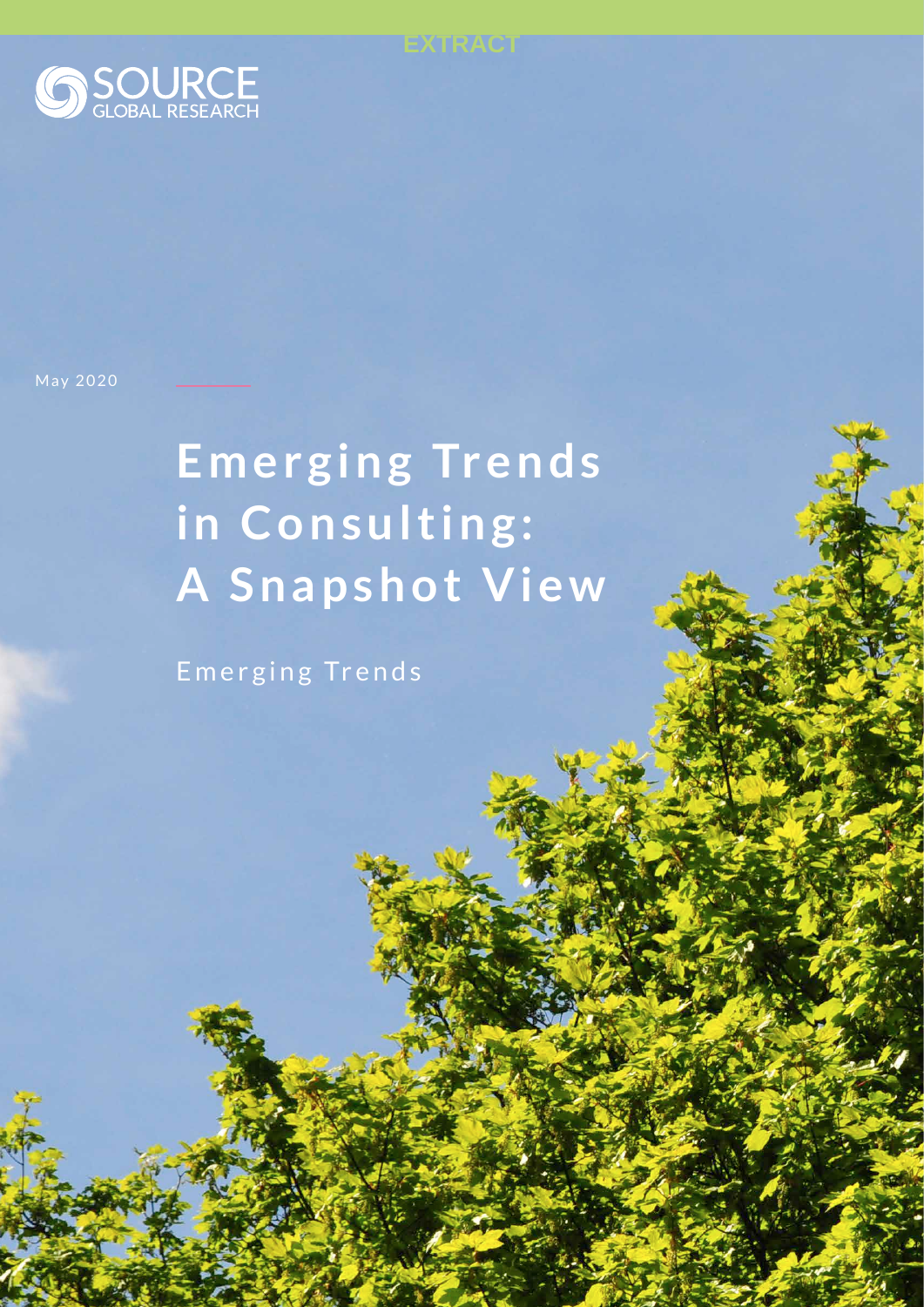<span id="page-1-0"></span>

## **Introduction**

Suppose you were a time-travelling management consultant who'd just flown in from the year 2010. Step out of your time machine, and there's a lot you'd recognise; certainly, you'd be familiar with most of the major players in the industry. But peek below the surface, and you'd rapidly find the familiarity running dry. The way that firms price their work, the way that they deliver projects, the way that they communicate with their clients; all of these have changed a great deal over the last ten years, and are continuing to change as consultants grapple with the question of what the firm of the future will look like.

Every year, we publish four reports under the auspices of our "Emerging Trends" series. This research programme explores the big themes that are shaping consulting today drawing on extensive client surveys as well as interviews with many of the industry's leading lights. This report presents the key findings from a year's worth of our Emerging Trends reports in summary form. Additionally, it explores how the COVID-19 crisis has shifted consultants' thinking about these issues.

In many cases, these questions—how to update your pricing model to reflect the new realities of the industry, how to make sure your clients fully appreciate the value you're creating for them, and so on-have only been made more pertinent by the pandemic. Times of rapid, far-reaching disruption have a way of focusing one's mind on the topics that really matter; firms that previously may have felt they had plenty of runway when it came to reacting to the latest trends in the industry are now finding themselves thrust into "adapt or die" situations. And the firms that had already engaged head-on with some of these issues have found themselves much better placed to weather the storm we are all currently living through.

## **Contents**

| <b>Section 1: The Future of Pricing</b>  | 3  |
|------------------------------------------|----|
| <b>Section 2: The Value Problem</b>      | 8  |
| <b>Section 3: The Make-Buy Decision</b>  | 13 |
| <b>Section 4: The Future of Delivery</b> | 19 |
| Methodology                              | 26 |
| Programme schedule for 2020              |    |
| Our custom work                          |    |
| About us                                 | 29 |
|                                          |    |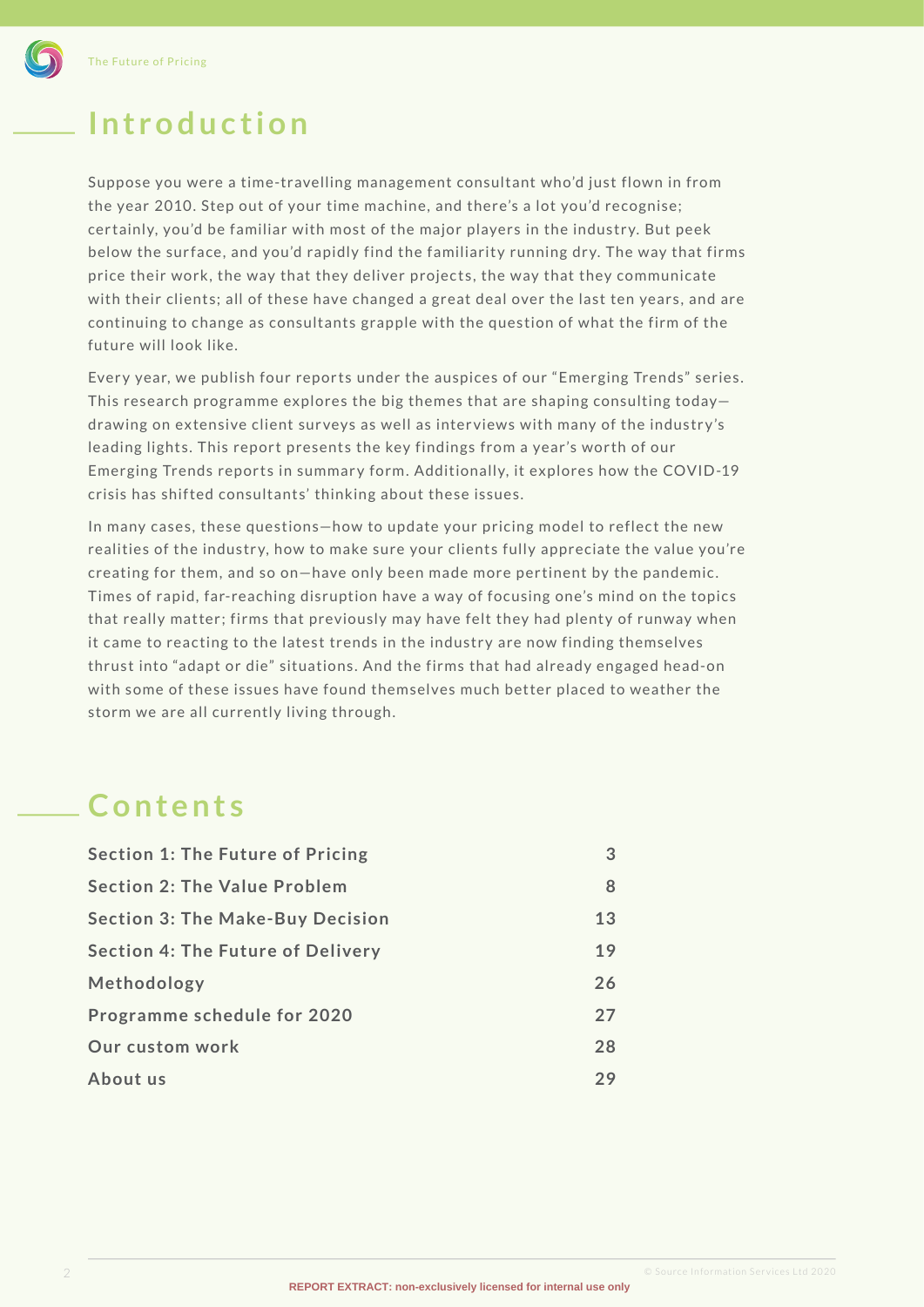## Section 1: **The Future of Pricing**

The Future of Pricing<br>  $\text{Section 1:}$  $\text{Section 1:}$  $\text{Section 1:}$ <br>  $\text{The Future of Pricing}$ <br>
Consultants have not always been early adopters of new pricing methodologies. Today's<br>
firms are, by and large, pricing up their projects using the same basic principles th Consultants have not always been early adopters of new pricing methodologies. Today's firms are, by and large, pricing up their projects using the same basic principles that they've been deploying for decades. There may have been a marked shift away from time and materials contracts in favour of fixed price deals in recent years-but this is more a cosmetic change than any thing else. The basic assumption that the price of a client engagement ought to be determined by some sor t of rate card calculation remains unchallenged.

However, that may be starting to change. Even before the current pandemic, there seemed to be a growing willingness on the part of both consultants and their clients to countenance alternative pricing models. In large part, this was driven by an acknowledgement of the realities of today's industry: The value that a firm can create is now determined as much by the quality of its intellectual property and asset base as it is by the talent and brainpower of its consultants. And in that world, the billable hour starts to seem like an increasingly antiquated concept.

Right now, this conversation may be more theoretical than any thing else, but one can at least see the groundwork being laid for a transition to an era in which firms regularly deploy a much greater variety of pricing models. And COVID-19 may serve to accelerate that transition. As clients around the world are forced to slash their operating budgets, consultants may be able to stand out from the crowd by embracing new approaches to pricing that redistribute project risk away from the client and onto the shoulders of the ser vice provider.

#### **Figure 1.1**



How final agreed project prices compared to clients' earlier estimates

One of the big challenges for consulting firms is that there is often a staggering disconnect between what the firm thinks a given piece of work ought to cost and what the client expects to pay. Fig. 1.1 shows the degree to which clients systemically underestimate the prices of consulting projects. Overall, in a study of consulting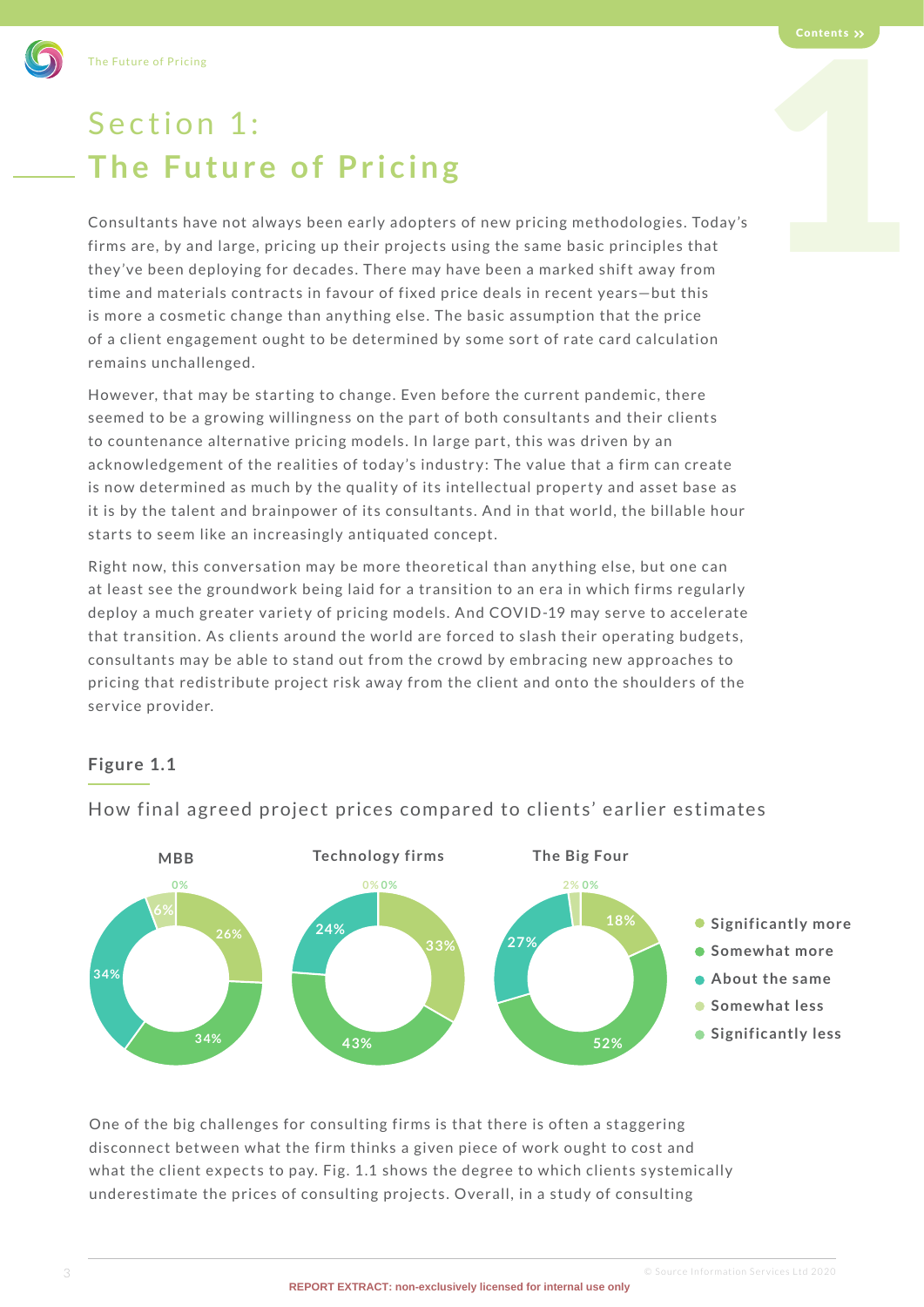<span id="page-3-0"></span>

projects in the US, we found that 68% of them ended up costing more than the client initially expected, compared to only 3% that cost less.

The Future of Pricing<br>projects in the US, we found that 68% of them ended up costing more than the client<br>initially expected, compared to only 3% that cost less.<br>A major reason for that degree of underestimation is that cl A major reason for that degree of underestimation is that clients generally make their estimations of price at a very early stage of the project buying cycle-meaning that firms are forced to try to match those estimations, rather than having the leeway to influence and calibrate client expectations.

We can break up the buying cycle for a typical project into three broad stages. First, there is a period of "prioritisation", in which clients weigh up many different competing needs within their business to decide which are worthy of investment. Embryonic projects that are deemed high enough priority are then moved into a "conceptualisation" period, in which clients start to flesh out the objectives of the project and decide whether it can be delivered in-house or requires bringing in a consulting firm. Only a relatively small fraction of projects ever make it to the third phase-the "buying" phase-in which the client then puts out an RFP or, through some other mechanisms, starts engaging potential suppliers. And, as Fig. 1.2 shows, by this stage of the process, the vast majority of clients already have a reasonably firm idea in their head of what they're prepared to pay.

#### **Figure 1.2**

The stage of the buying cycle when clients reach their "first reasonable estimate" of project costs

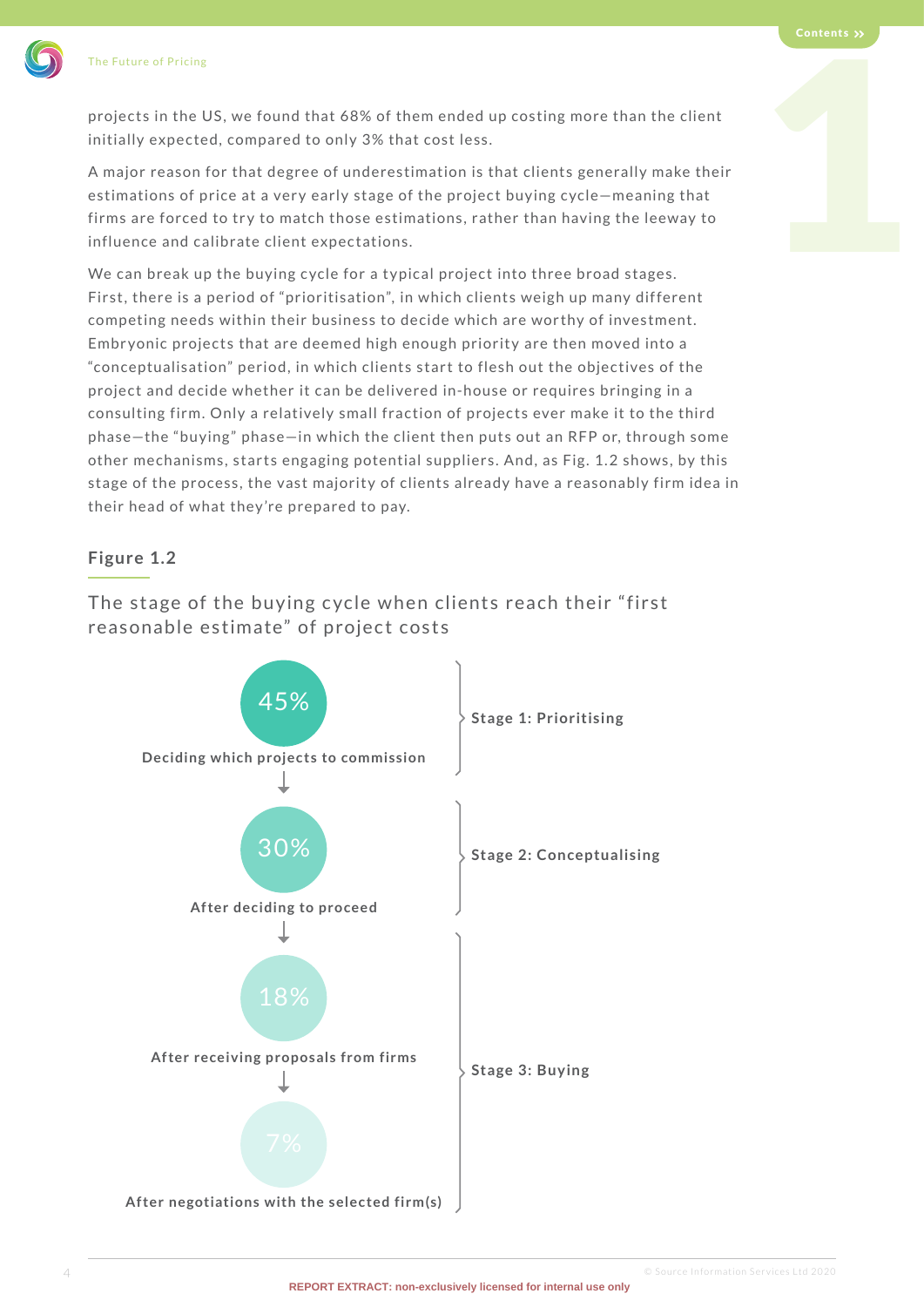The data in this report comes from three primary sources:

- Our global data model: a bottom-up model of the professional services industry that covers over 80 countries and includes detailed data on almost 1 , 6 0 0 firms, as well as higher-level estimates for a further 400,000 firms.
- **–** O ur annual Client Perception Study, in which we ask thousands of client s around the world about their views on firms that they have worked with or have considered working with.
- Smaller "single-issue" surveys conducted to explore client attitudes about the four topics discussed here. These surveys are conducted in the US, with a sample size of between 100 and 150 buyers of consulting services.

Unless otherwise noted, data presented in this report refers specifically to the US market.

Additionally, this report draws on findings from over 80 interviews with senior leaders in the consulting sector. Transcripts from a selection of these conversations have been made available to subscribers of our Emerging Trends programme through our online portal, [available here.](https://reports.sourceglobalresearch.com/emerging-trends)

## **About the authors**

#### Fergus Blair

Fergus is the Producer of our thought leadership at Source. In this capacity, he oversees our Emerging Trends research programme, hosts our for tnightly podcast, and creates content for our blog and social channels . He has contributed to a number of leading management and professional services publications, and regularly speaks at our own events and those of our clients.

Prior to joining Source, Fergus was a management consultant at Capgemini Invent, where he helped develop customer loyalty strategies for leading retailers and consumer products companies. He holds a degree in philosophy from Gonville & Caius College, Cambridge.

#### **Fergus Blair**

 $\blacktriangleright$  [fergus.blair@](mailto:fergus.blair%40sourceglobalresearch.com?subject=) [sourceglobalresearch.com](mailto:fergus.blair%40sourceglobalresearch.com?subject=)

#### Edward Haigh

Ed is a Managing Director of Source, and he is particularly focused on HR, strategic marketing, and new product development. He is a key member of the Source research team and spends much of his time interviewing consultants and their clients around the world in order to identify and explore major market trends.

Ed regularly speaks about the consulting market to leadership teams around the world, has lectured at Columbia University (New York), Imperial College (London), and Vrije Universiteit (Amsterdam), and he is regularly quoted by media including the Wall Street Journal, the Washing ton Post, the Financial Times, Bloomberg, and the trade press. Prior to joining Source in 2008, Ed spent seven years in various marketing roles for Sony Europe.

**Edward Haigh**  $\blacktriangleright$ [edward.haigh@](mailto:edward.haigh%40sourceglobalresearch.com?subject=) [sourceglobalresearch.com](mailto:edward.haigh%40sourceglobalresearch.com?subject=)

26 OCCUPATION SERVICES LTD 2020 CONTROLLER DESCRIPTION AND LOCATION SERVICES LTD 2020 CONTROLLER DESCRIPTION S

<span id="page-4-0"></span>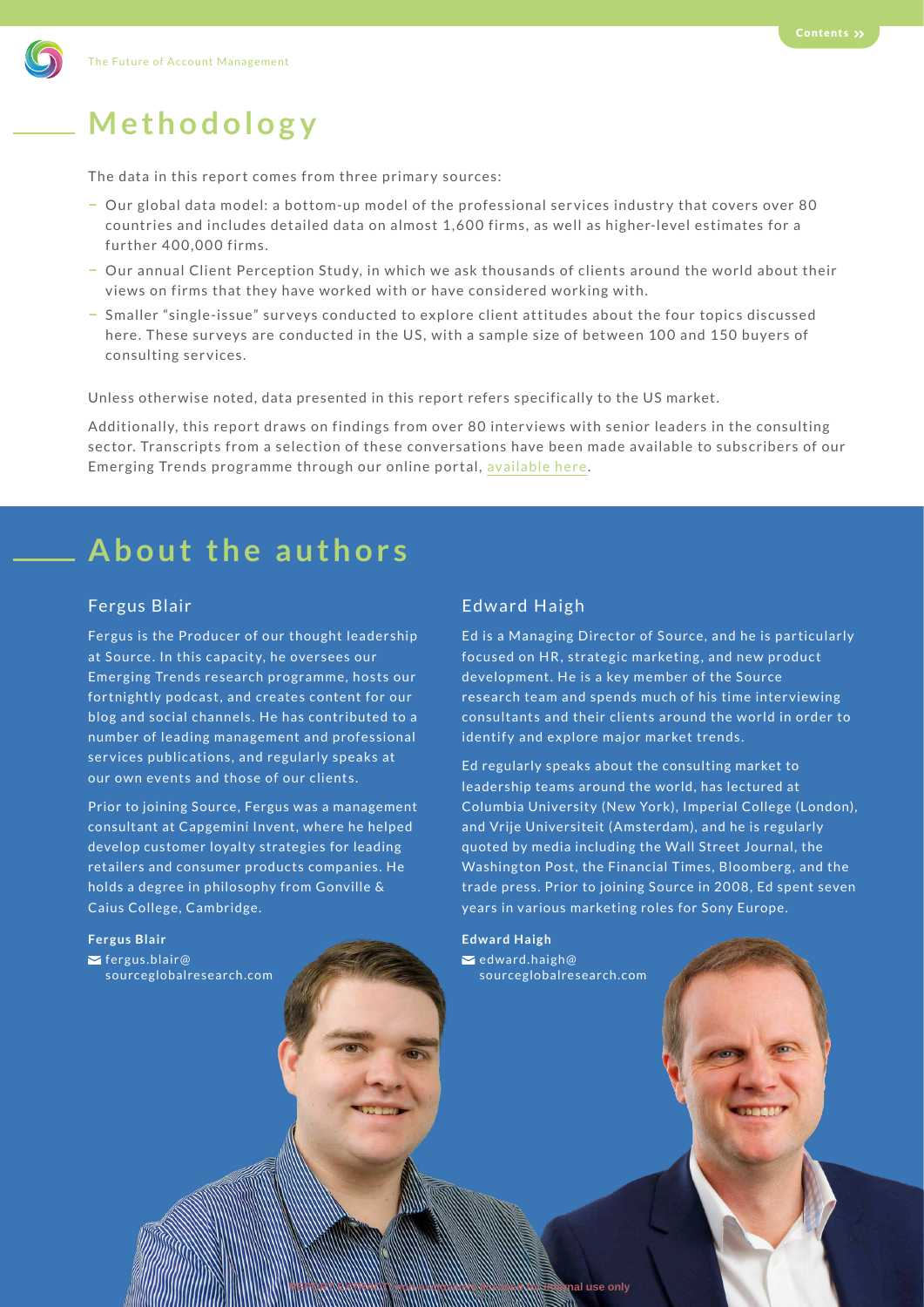<span id="page-5-0"></span>

### **Programme schedule for 2020**

| Reports<br>2020 | <b>Market Data</b><br>& Analysis                                                                               | <b>Client &amp; Brand</b><br>Insights                                | Emerging<br><b>Trends</b>                                                     |
|-----------------|----------------------------------------------------------------------------------------------------------------|----------------------------------------------------------------------|-------------------------------------------------------------------------------|
| January         |                                                                                                                |                                                                      |                                                                               |
| February        | <b>Forecasts for 2020</b><br>UK.                                                                               | <b>UK</b>                                                            |                                                                               |
| March           | <b>GCC</b><br><b>Benelux</b>                                                                                   | <b>GCC</b><br><b>Nordics</b>                                         | The Future of Account<br>Management                                           |
| April           | <b>Nordics</b>                                                                                                 | Germany                                                              |                                                                               |
| May             | <b>DACH</b><br>France<br><b>Southern Europe</b><br>Australia<br>Eastern Europe & Russia<br>Canada<br><b>US</b> | <b>US</b><br>France                                                  |                                                                               |
| June            | India<br>South America<br>Mexico<br>Japan<br>South East Asia<br>China                                          | <b>Financial Services</b><br>Technology, Media & Telecoms            | <b>Sustainable Futures:</b><br><b>Building Resilient</b><br><b>Businesses</b> |
| July            | Africa<br><b>Global Risk Services</b>                                                                          | <b>Energy &amp; Resources</b><br>Healthcare                          |                                                                               |
| August          | <b>Global Tax Advisory</b>                                                                                     | <b>Perceptions of Audit Firms</b><br><b>Perceptions of Tax Firms</b> |                                                                               |
| September       | <b>Energy &amp; Resources</b><br><b>Planning for Growth</b><br>in 2021                                         | <b>Perceptions of Risk Firms</b>                                     | <b>Sustainable Futures:</b><br>A Climate Transformed                          |
| October         | <b>Financial Services</b>                                                                                      |                                                                      |                                                                               |
| November        | Healthcare<br>Technology, Media<br>& Telecoms                                                                  |                                                                      | The Consultant of<br><b>Tomorrow</b>                                          |
| December        |                                                                                                                |                                                                      |                                                                               |

Please note that with the purchase of all country Market Data & Analysis reports in 2020, you will also gain access to monthly updates regarding the impact COVID-19 is having on the consulting industry more widely.

#### **White Space**

A powerful research tool that allows subscribers to keep up to date with the latest content being produced and maximise their return on investment. A series of reports that analyse the quality and effectiveness of thought leadership are published throughout the year.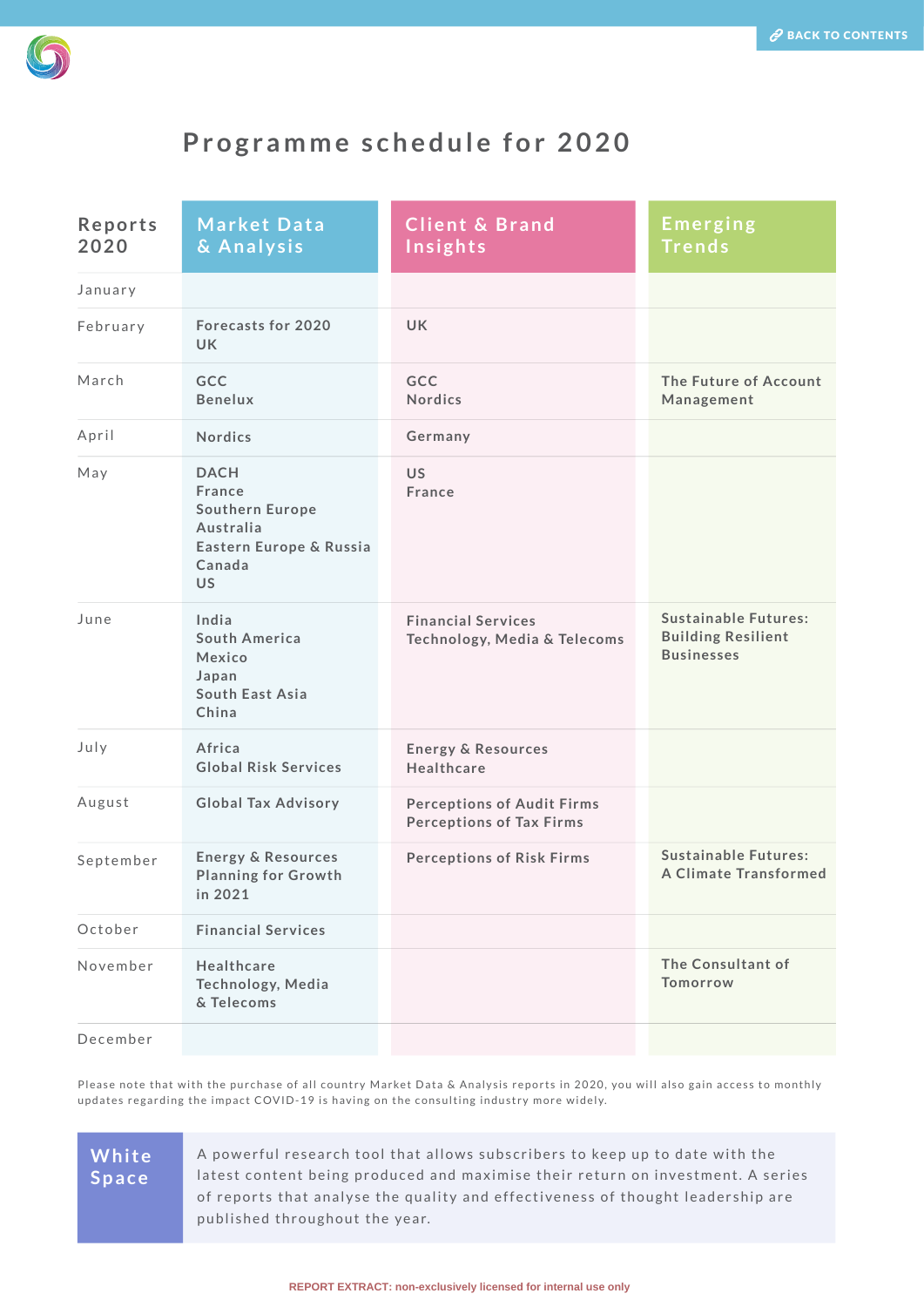<span id="page-6-0"></span>

#### Our custom work

We provide advice and custom research services to the world's most successful professional services firms, helping them to identify, and develop strategic responses to, their most pressing opportunities and challenges.

Among other things, our work includes:

- 
- Acquisition strategy
- Proposition strategy and development
- Brand and client sentiment analysis
- Thought leadership and content strategy, development, and review

get in touch.